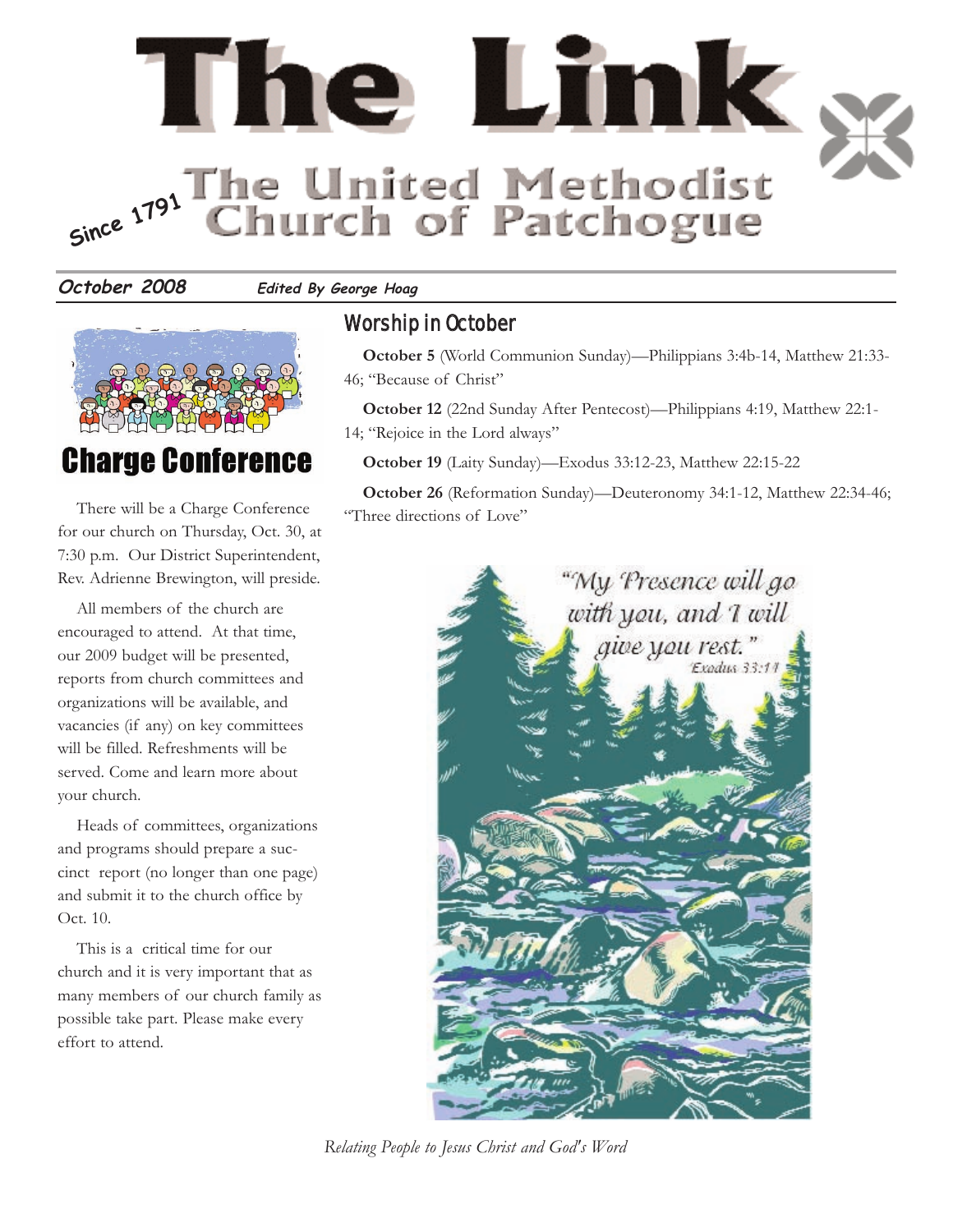# Circle of Concern

#### *For Joys:*

The marriage of June Barile's son Philip Demacos to his girlfriend Justine. Katie Weber's friend Steven Santiago has returned safely from Iraq.

#### *For Bereavement:*

Family and Friends of: Tricia (Mary) Loris, Helen McKinney; Miriam McKendrick; Andrew Reister; Rudy Shtick; Liam Keady.

#### *For Guidance:*

Lisa D., Barbara McAllister, Joe Brentlink, David & Lori Purificato, Ray Gallo, Ray Clark, Maj. Don Cornwell stationed in South Korea, Cat Placement and Rescue, Brenda Bonfe D'Angelo.

#### *These Who are Hospitalized:*

C. Cliffridge McLean, Christine Quinn's cousin Frank, Jeff Burdett, Lida Griffith, Albert & Barbara Bonfe, Billy Lattazino, Lydia Gaudagino, Betty Braile, Nana Grace, Frank Barile, Nancy Marshall, Michael Abate, Howard Alt, Deborah Belmonte.

#### *These at Home:*

Joan Welsh, Joseph Weinzettle, Mark Hoffman, Eric & Pat Carlson, Nancy Rogers, Elise Gavrock, Martha Campanile, Natalie Burnett-Lynch, Kathleen Chodorski, Philip Crandall, Kyra McCarthy, Cheryl Ward, Chrissy Leddin, Linda Werner's friend Lois, Lucille Barthelme, Jean Miller, Henry Prince, Debi DelRossi, Belle Barile, Tom Furman, Lisa Lopez, Dorotea Sanchez, Mary Jones, Ruth Masem, and Kitty Dayton.

#### *These who are in Rehab or Nursing Care Facilities:*

George and Shirley Strauss; Alice Zahnd in Patchogue Nursing Center, 25 Schoenfeld Blvd., Patchogue, NY; Anna Satterly in Brookhaven Health Care Facility, 801 Gazzola Drive, East Patchogue, NY 11772; Lew and Kitty Brunnemer in Cedar Lodge Nursing Home, 6 Frowein Road, Center Moriches, NY 11934; Gerry Flood in St James Nursing Home (room 269) 273 Moriches Rd., St. James, NY 11780; Doris Shrimpton in Bellhaven Nursing Center, 110 Beaverdam Rd., Brookhaven; Hazel Nargi in McPeak's Adult Home, 286 N. Ocean Ave., Patchogue; Marian King in Sunrise Assisted Living, 2 Hills Rd., E. Setauket, Rm. 2; Anna Bonfe, Rm. 201, Cunningham Bldg., Loretto Rest, 708 E. Brighton Ave., Syracuse, NY 13205; Toby Miller (Room 213B) in Affinity Skilled Living and Rehabilitation Center, 305 Locust Avenue, Oakdale, NY 11769.

Pray for our church and her future directions!

# United Methodist Women

Soup Sundays will return after worship on the following Sundays—-Oct. 19, Oct. 26, Nov. 2, and Nov. 9. Delicious homemade soups will be sold at modest prices to help fund the missions of the UMW.

The UMW sponsored Holiday Fair will take place on Nov 15th. All sorts of potential Christmas gifts will be available for sale, including a number of handcrafted items. There will also be a White Elephant table with interesting knick knacks, etc. Donations of items for the White Elephant table can be given to Jeannie Miller. Tasty food will be served, including Cecilia's famous chili and, of course, there will be a baked goods table. Gift baskets and a 50/50 will be available.

This is our major fund raiser, which enables the UMW to not only keep our monetary pledge to the worldwide missions of United Methodist Women, but also to contribute funds to the church operating budget, as we have done for the last three years.

If you have handcrafted or other products to sell, as a church member, you can obtain a table by contacting Sue Silhan at suesil@optonline.net or speak to Barbara Becker.The cost to church members is \$25.00

The next meeting of UMW will be on 10/18 at 9:30. We will discuss further developing a mission project to benefit the devastated nation of Haiti. All are welcome to attend all UMW meetings.

The annual meeting of the NY Conference United Methodist Women will take place on Oct. 25 at Bible UMC in Dix Hills. The speaker will be Garlinda Burton, editor of Interpretor magazine. Several of our members will be attending. If you are interested, speak to Barbara Becker, Geri Sheridan or Sue Silhan. The cost is \$15.00.

*Lift up your church with your prayers, presence, gifts and service.*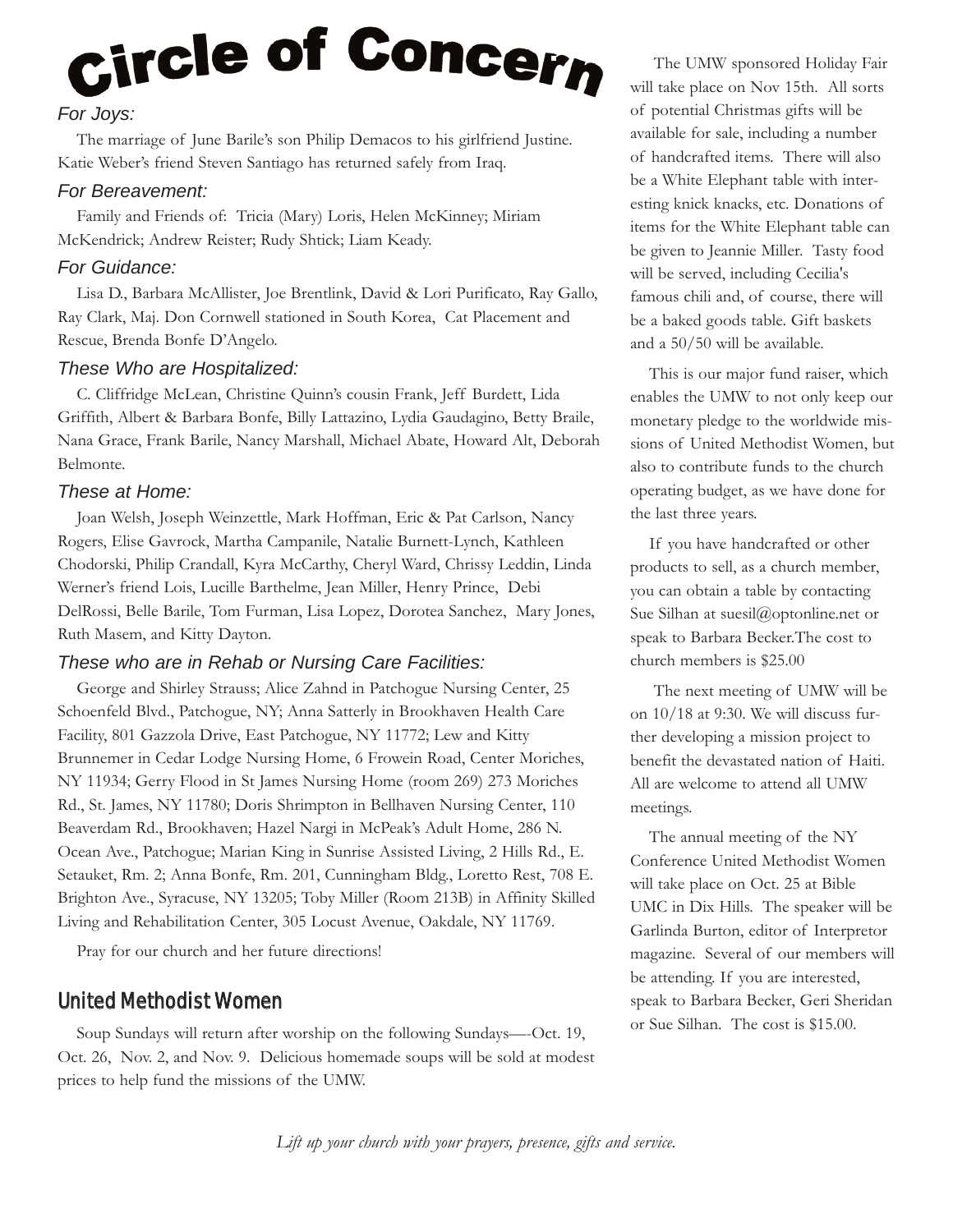# The Mystery of Communion

The first Sunday of October is the World Communion Sunday. It is a time to be in communion with Christians all over the world and to enable us to "press on toward the goal" of serving God in life-changing ministries.

As early as the Emmaus experience on the day of Resurrection, recorded in Luke 24:13-35, Christians recognized the presence of Jesus Christ in the breaking of bread. The traditional Jewish practice of taking bread, blessing and thanking God, and breaking and sharing the bread took on new meaning for them. When followers of Christ gathered in Jesus' name, the breaking of bread and sharing of the cup was a means of remembering his life, death, and resurrection and of encountering the living Christ. They experienced afresh the presence of their risen Lord and received sustenance for their lives as disciples. As the church organized itself, this custom of Eucharist became the characteristic ritual of the community and the central act of its worship.

Like baptism, Holy Communion is regarded by Protestants as a sacrament. That is, it's an act of worship ordained by Christ and is a means of grace. This does not mean that we become any more worthy of God's grace by taking part in Communion. Rather, we open ourselves to the divine love that's already there; we become more ready to receive that love and to respond to it.

As with baptism, we use common, physical gifts of the earth, bread and wine—though in United Methodist churches we prefer unfermented grape juice. All Christians are welcome at our table, whatever their denomination. Holy Communion is a family meal, and all Christians are members of Christ's family. Therefore, in each congregation, when we receive the bread and cup, we join with millions of brothers and sisters across the ages and around the world.

Holy Communion (or the Lord's Supper) is a mystery too deep for words. Its meaning will vary for each of us and from one time to another. But three essential meanings are caught up in this proclamation in our Communion service: "Christ has died; Christ is risen; Christ will come again" (The United Methodist Hymnal, p. 14).

## **"Christ has died"**

In part, Communion is a time to remember Jesus' death, his self-giving sacrifice on our behalf. As he said to the disciples at their last meal together, "Do this in remembrance of me" (1 Corinthians 11:24).

In remembering his passion and crucifixion, we remember our own guilt; for we know that in our sin we crucify Christ many times over from day to day. So the Lord's Supper is a time of confession: "We confess that we have not loved you with our whole heart….We have not heard the cry of the needy" (The United Methodist Hymnal, p. 12).

#### **"Christ is risen"**

But Communion is not a memorial service for a dead Jesus. It's not a time to wallow in our own guilt. It's a time to celebrate the Resurrection, to recognize and give thanks for the Risen Christ. The bread and wine represent the living presence of Christ among us—though we do not claim, as some denominations do, that they become

*Celebrate your life! Witness for your faith!*

Christ's body and blood.

In Luke's Resurrection story, the Risen Christ broke bread with two of his followers at Emmaus, "then their eyes were opened, and they recognized him" (24:31). So, as we're nourished by this meal, our eyes are opened; and we recognize Christ here in our congregation, our community, and our world. What's our response? Thanksgiving! In fact, another of our words for Communion, the Eucharist, means thanksgiving.

## **"Christ will come again"**

In Communion we also celebrate the final victory of Christ. We anticipate God's coming reign, God's future for this world and all creation. As Jesus said, "I tell you, I will never again drink of this fruit of the vine until that day when I drink it new with you in my Father's kingdom" (Matthew 26:29).

We believe that we're partners with God in creating this future, but the demands of discipleship are rigorous. In the bread and wine of the Lord's Supper, in the fellowship of Christian friends gathered at his table, we find the nourishment we need for the tasks of discipleship ahead.

#### *—Pastor Chung*

*From The United Methodist Member's Handbook, Revised and Expanded by George E. Koehler (Discipleship Resources, 2006).*

#### November Link

The deadline for submissions to the November edition of **The Link** is Oct.. 17. Please e-mail to gbhoag@optonline.net.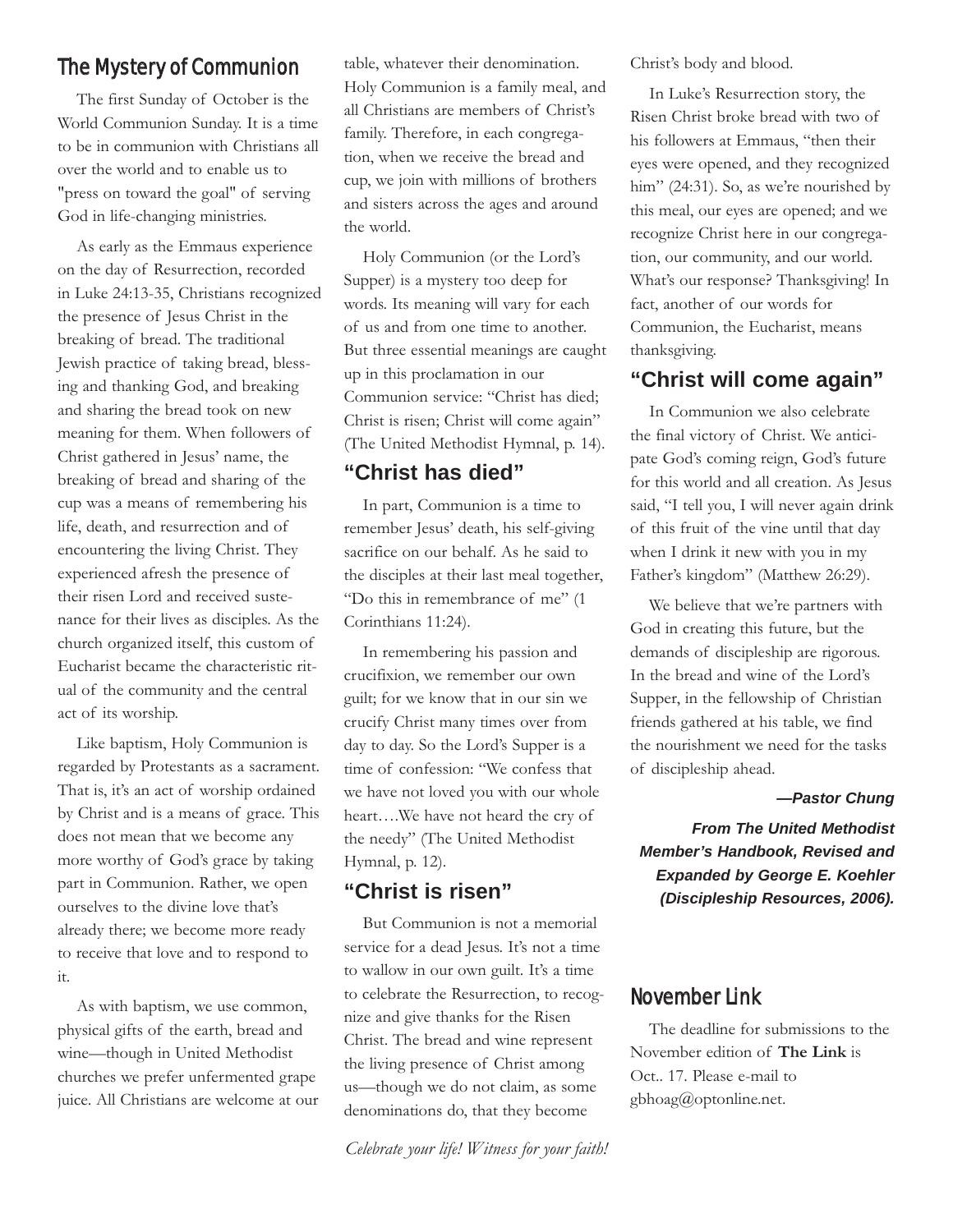

Rev. In Koo Chung at the pulpit with District superintendent Adrienne Brewington.

# Stewardship

On Sept.7, we celebrated an Installation Service for our new pastor In Koo Chung. It was a great ecumenical event involving six local ministers, a priest, and our new District Superintendent Adrienne Brewington, who preached the Sermon. Our Councilman, Timothy Mazzei, and Paul Pontieri, Mayor of Patchogue, also attended. There were more than a hundred people at the Installation. A powerful high-point in the ceremony was when all the clergy and congregation performed a hands-on-prayer for our pastor. Following the ceremony, our United Methodist Women provided a lovely lunch that was enjoyed by all.

We also appreciate the many callers who extended personal invitations to this ceremony and to all who participated.

The Installation of Pastor In Koo Chung has given us a new beginning.

When asked if he would like a theme for the upcoming Stewardship Campaign, he said, "I want them to give from their hearts." The campaign will involve the first four Sundays in November, culminating in the submission of pledge cards on Sunday, Nov. 23.

There will be a guest speaker, skits and special sermons on stewardship. Pledge cards will be mailed with the November Link.

We have a new beginning for our Church. To use a metaphor, our Church is like a ship. Our first pastor, Ezra Tuttle, was a bayman on the Great South Bay. He received his calling and began his ministry by dismantling his boat to build the altar for our first Church in l79l. Methodism began in England twenty years before coming to Patchogue. Now we have a new captain (pastor). The officers and crew are all volunteers. When we signed on to become Methodists, we pledged our TIME, TALENTS, and TREASURE. Our ship has had its good times and bad times. Today we are floundering in a turbulent sea of debt. Our life boats (endowments) are nearly exhausted. We need "all hands on deck".

If we all work, tithe, and pray together, our Church will survive this storm.

Our faith in Christ and pulling together will make us strong again. Please pledge with your hearts, so we can sail into calmer waters. Then we can focus on our real goal of better serving Christ.

God bless you.

*—Jan Boyd and Dave Hollowell*



**IHS**—This sacred monogram originally appeared as "IHC," the first three letters of "IHCOYC," the Greek word for Jesus. Over time the Greek "C" was replaced by the Latin "S" to becom "IHS." There are many interpretations given to the letters "IHS," including the Latin "Iesus Hominum Salvator" (Jesus, Savior of Men) and the English "I (Christ) Have Suffered."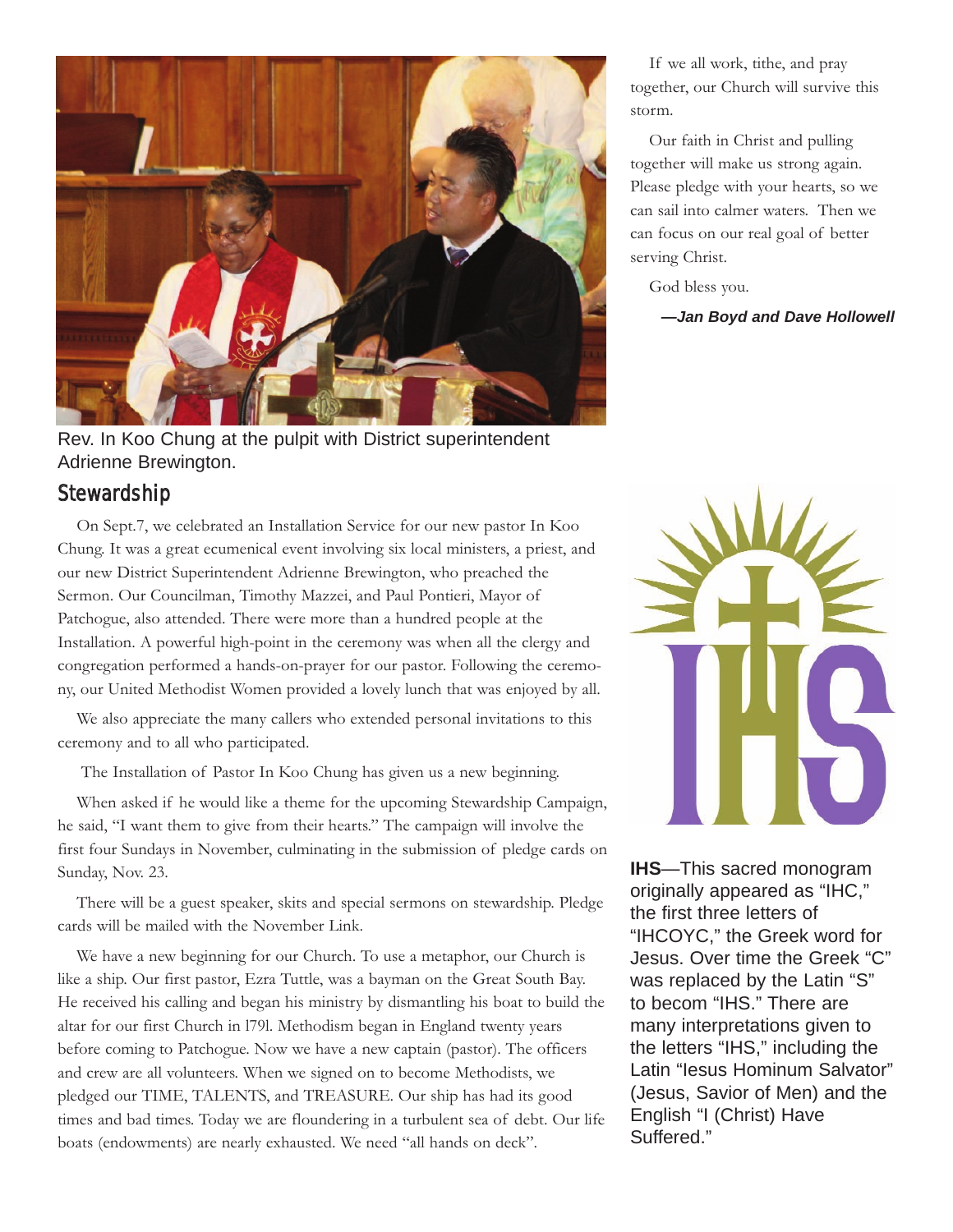# **United Methodist Church of Patchogue October 2008**

| <b>Sun</b>                                                                                                                             | Mon                                                         | <b>Tue</b>                                                                                      | <b>Wed</b>       | Thu                                                                                 | Fri                                                                | <b>Sat</b>                                                |
|----------------------------------------------------------------------------------------------------------------------------------------|-------------------------------------------------------------|-------------------------------------------------------------------------------------------------|------------------|-------------------------------------------------------------------------------------|--------------------------------------------------------------------|-----------------------------------------------------------|
|                                                                                                                                        |                                                             |                                                                                                 | $\boldsymbol{l}$ | $\overline{2}$                                                                      | $\mathfrak{Z}$<br><b>UMW</b> Retreat at<br>Camp Quinipet<br>Begins | $\overline{4}$                                            |
| 5<br>10 a.m.-Church<br>School /Communion<br>Worship<br>11:30 a.m. $-$<br>Teachers meeting<br>$2:00$ p.m.-<br>Hamann/Nulty Wed-<br>ding | 6<br>$7$ p.m.— $AA$                                         | $\overline{7}$<br>$10$ a.m.–Noon–<br>Food Pantry<br>$7:00$ p.m.- $AA$<br>7:30 p.m.—<br>Recovery | 8                | 9                                                                                   | 10                                                                 | 11<br>7:30 p.m.-<br>Soul~Food Café,<br>music by In-Not-Of |
| 12<br>10 a.m.-Church<br>School /Worship<br>11:30 a.m.-Finance<br>Committee                                                             | 13<br><b>Church Office</b><br><b>Closed</b><br>$7 p.m. -AA$ | 14<br>10 a.m.-Noon-<br>Food Pantry<br>$7:00$ p.m.- $AA$<br>7:30 p.m.-<br>Recovery               | 15               | 16                                                                                  | 17                                                                 | 18<br>9:30 a.m.-UMW<br>Meeting                            |
| 19<br>10 a.m.-Church<br>School /Worship                                                                                                | 20<br>$7 p.m. -AA$                                          | 21<br>$10$ a.m.-Noon-<br>Food Pantry<br>$7:00$ p.m.- $AA$<br>$7:30$ p.m.—<br>Recovery           | 22               | 23<br>6:00-10:00 p.m.-<br>Chinese Auction at<br><b>VFW Post 4927,</b><br>Centereach | 24                                                                 | 25                                                        |
| 26<br>10 a.m.-Church<br>School /Worship<br>11:30 a.m. $-$<br>Trustees                                                                  | 27<br>$7$ p.m.— $AA$                                        | 28<br>$10$ a.m.-Noon-<br>Food Pantry<br>$7:00$ p.m. $-AA$<br>7:30 p.m. $-$<br>Recovery          | 29               | 30<br>7:30 p.m.-Charge<br>Conference                                                | 31                                                                 |                                                           |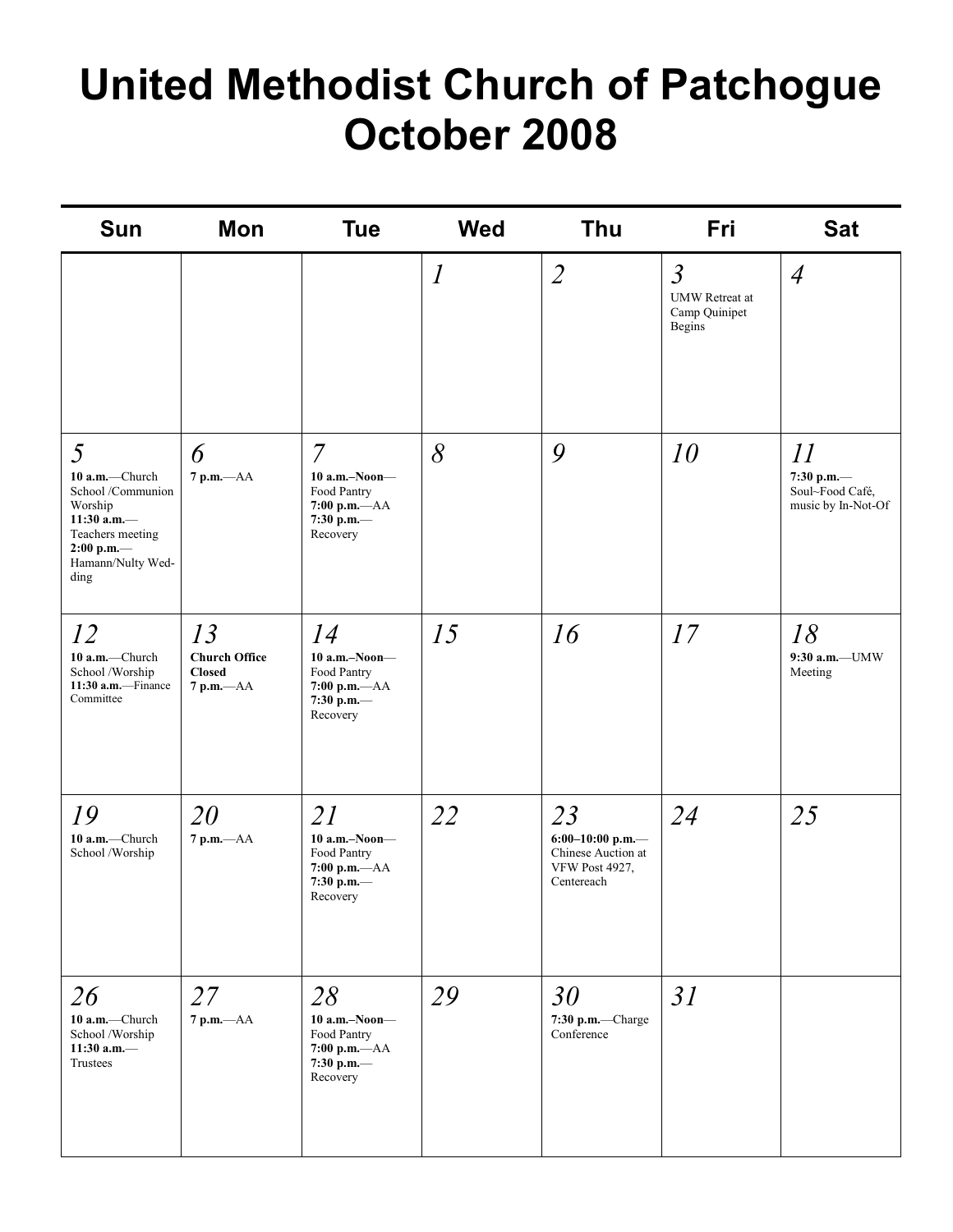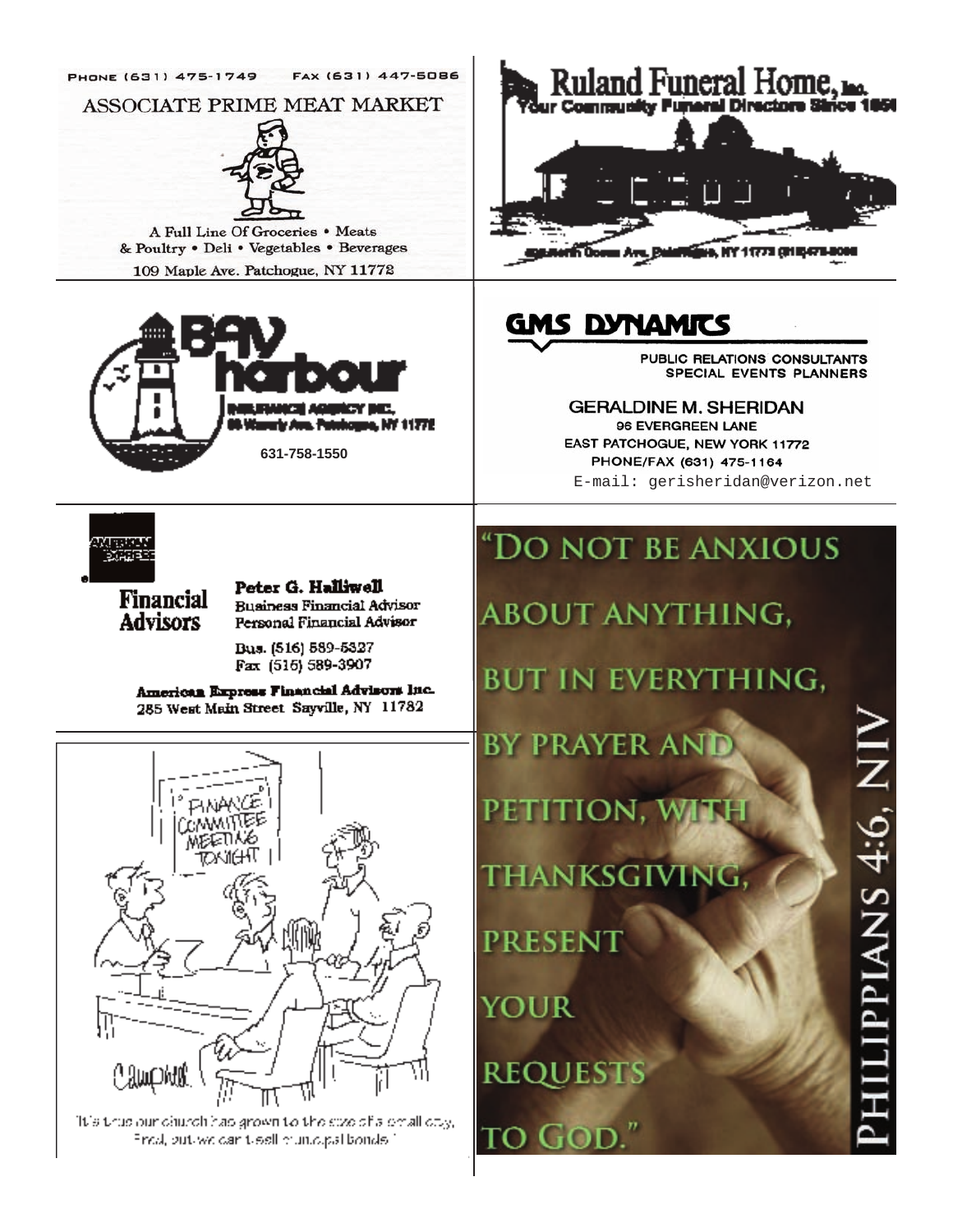# UMC.Org Reviews: Henry Poole Is Here

Director: Mark Pellington; Production Company: Overture Films; Cast: Luke Wilson, Radha Mitchell, Adriana Barraza, George Lopez, Cheryl Hines, Rachel Seiferth, Morgan Lily; Rating: PG for thematic elements and some language

By Gregg Tubbs



"Those without faith sometimes need a little help," advises one character in Henry Poole Is Here. If

you're Henry Poole, you may need a miracle—even when the presence of the divine is staring you right in the face. Seriocomic and parable-like, Henry Poole Is Here is not only a delight, but is also full of surprises—not the least of which is its endorsement of faith and the presence of the miraculous in our lives. Can a man who simply wants to disappear escape unforeseen fate, resist surprising love and ignore unexpected compassion? The answer is that life is full of surprises and reasons for hope.

I didn't know what to expect from Henry Poole, but like I said, it's full of delightful surprises. At first, it seemed like I had accidentally stepped into Leaving Las Vegas II. Henry Poole (Luke Wilson) just wants to be left alone to fade away. He's mortally depressed (for reasons clear later),

drinking heavily and holed up in a rundown Los Angeles house that he claims he "won't be in long." Yet, this is no tale of suicidal despair, but rather a celebration of the rebirth of hope and the tentative awakening of faith. How could Henry not believe when Jesus shows up at his house? Not Jesus himself, but his likeness in the water-stained stucco on the side of his house.

Sometimes believing is seeing. What to the faithless Henry is just an ugly water stain from a botched stucco job is the miraculous image of our Lord to his devout and nosey neighbor, Esperanza (Adriana Barraza). Barraza, in a performance laced with raw emotion and subtle dignity, proves her Oscar nomination for Babble was no fluke. Despite his desperate attempts to isolate himself, Henry is drawn out of himself by Dawn (Radha Mitchell), the beautiful divorcée next door and her daughter Millie (Morgan Lily), who hasn't uttered a word since her father left. And he's exasperated by the growing stream of believers, often led by Esperanza, who congregate in his yard to gaze upon the holy image on his wall and pray for healing. Soon even her pastor, Father Salazar (George Lopez), arrives to examine the apparition.

In a process alternatively comic and touching, Henry is slowly drawn back into life. Wilson excels as a forlorn everyman who doesn't so much embrace the miracles and communal love around him as wrestle with them, railing at the pilgrims in his yard and against the care of his concerned neighbors. The product of a turbulent home, Henry seems unsure of how to respond to the kindness of strangers. "You don't just go around helping people for no reason!" he screams at Esperanza.

*Celebrate your life! Witness for your faith!*

But the harder he fights, the more his resistance breaks down. As is often the case, his heart finally begins to soften out of his concern for Millie, whom he sees as a kindred, wounded spirit. In caring for her, he begins to embrace life again and the possibility that there may be miraculous power in the image on his wall.

Rarely do we see a mainstream film ("indie" as it is) that deals so openly and concretely with the concept of faith, depicting the different ways that people deal with a possible encounter with the divine. Henry is not the only skeptic. It's intimidating, even frightening, for some to come face to face with the divine. Even Father Salazar is cautious, sensing the weight of having to confirm or dispel a miracle. The film also explores the relationship between miracles and faith. Do we perceive miracles because we have faith, or is faith the product of being touched by miracles? Do we believe in miraculous healing, or do we heal ourselves through the power of our own minds? And what role can we play in growing and nurturing the faith of others—particularly those lost in despair?

Henry Poole Is Here is a very personal film for director Mark Pellington, who suffered a devastating loss in his own life. How lucky we are that he chose to exorcise his grief by creating for us tender, life-affirming and faithfilled movie. Despite its limited release status, I was thrilled to see Henry Poole showing the other night at my local multiplex. Can a beautiful little film like this find an audience? I guess you've got to have faith.